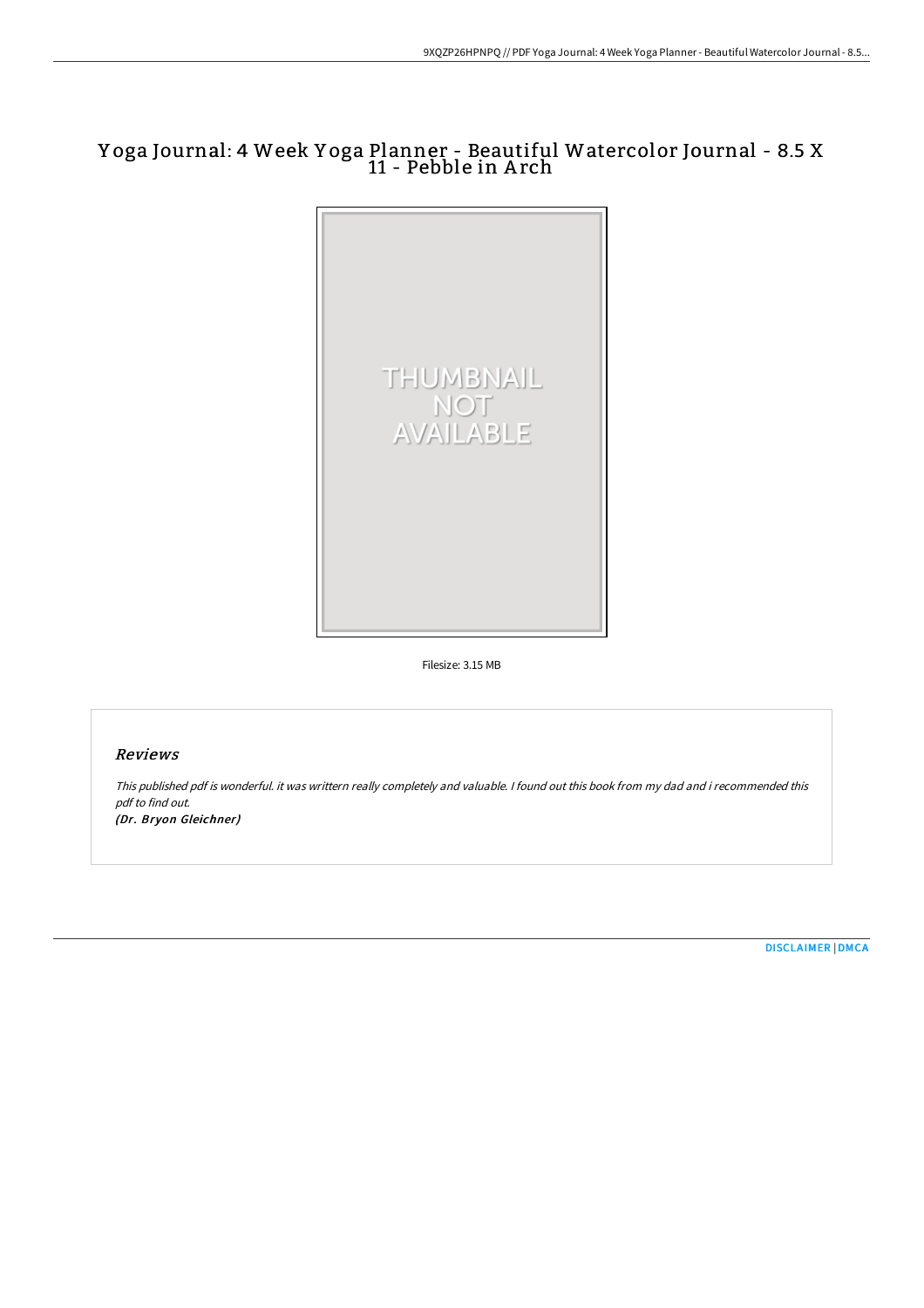### YOGA JOURNAL: 4 WEEK YOGA PLANNER - BEAUTIFUL WATERCOLOR JOURNAL - 8.5 X 11 - PEBBLE IN ARCH



To get Yoga Journal: 4 Week Yoga Planner - Beautiful Watercolor Journal - 8.5 X 11 - Pebble in Arch PDF, make sure you refer to the hyperlink listed below and download the document or have access to additional information which are in conjuction with YOGA JOURNAL: 4 WEEK YOGA PLANNER - BEAUTIFUL WATERCOLOR JOURNAL - 8.5 X 11 - PEBBLE IN ARCH ebook.

Createspace Independent Publishing Platform, 2018. PAP. Condition: New. New Book. Delivered from our UK warehouse in 4 to 14 business days. THIS BOOK IS PRINTED ON DEMAND. Established seller since 2000.

 $\mathbf{E}$ Read Yoga Journal: 4 Week Yoga Planner - [Beautiful](http://digilib.live/yoga-journal-4-week-yoga-planner-beautiful-water.html) Watercolor Journal - 8.5 X 11 - Pebble in Arch Online  $\overline{\phantom{a}}$ [Download](http://digilib.live/yoga-journal-4-week-yoga-planner-beautiful-water.html) PDF Yoga Journal: 4 Week Yoga Planner - Beautiful Watercolor Journal - 8.5 X 11 - Pebble in Arch